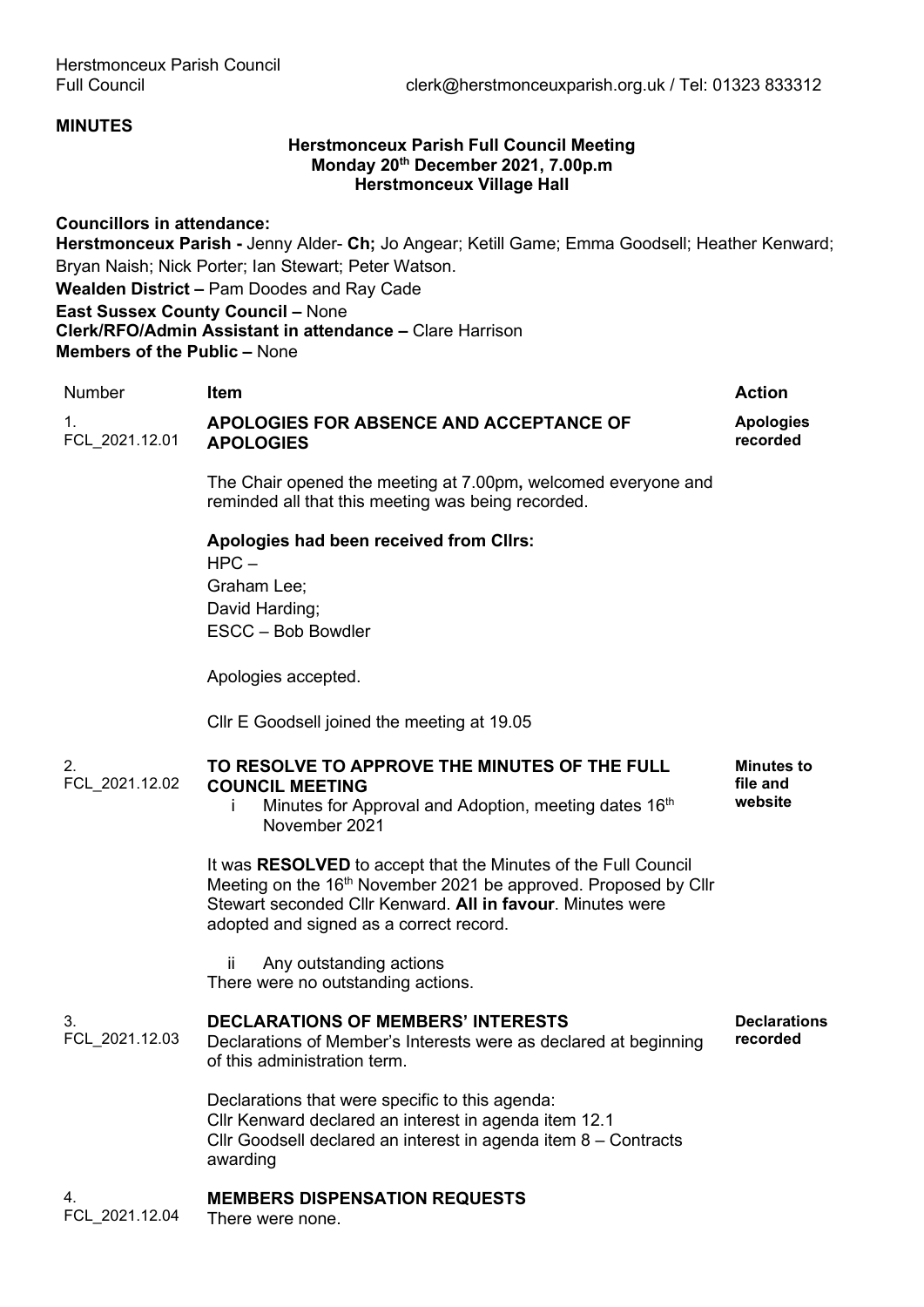5. FCL\_2021.12.05 **PUBLIC QUESTIONS OR COMMENTS RELATING TO ITEMS ON THIS AGENDA** No members of the public were present. 6. FCL\_2021.12.06 **COUNTY AND DISTRICT COUNCILLORS REPORT** Cllr Bob Bowdler had submitted a report which can be found at **Appendix 1** in these minutes. **Standing Orders closed at 19.06 to allow the Wealden Cllrs to speak** Cllrs Ray Cade and Pam Doodes updated Council on the activities of WDC Housing of refugees programme, including property searches. - Test and Trace claims and WDC funding - Other discretionary business grants - Festive Season Bin collections – no paper circulation of date changes - Thanks for the Herstmonceux Tea Party, a great event Wealden contact centre still working, please let Pam and Ray know if you have trouble getting through. Democratic Services officer and Grants Officer staff changes. A recent meeting between Michael Gove, WDC leader and representatives from clusters regarding the subject of 'Over Development in Wealden'. 7. FCL\_2021.12.07 **FINANCIAL OFFICERS REPORT AND PAYMENT OF ACCOUNTS Approval and Ratification** of the following: Month end reports – November 2021 i. Bank Reconciliations<br>ii. Barclavcard Reconcil **Barclaycard Reconciliation** iii. Bank Summary iv. Reserves Balance and Transfers report v. Cost Centre report (Net) Agenda Items 7i-v had all been circulated to all prior to the meeting and recommended for approval by the Finance and General Purposes Committee, as per the meeting minutes 15<sup>th</sup> December 2021. **PROPOSED** for approval by Cllr Stewart. Seconded Cllr Watson. **All in Favour.** vi. Payments and Receipts December 2021 The Payments of Accounts (as shown below) had been circulated **Financial reports to file. process – RFO and** 

to all prior to the meeting and recommended for approval by the Finance and General Purposes Committee. The POA included the additional payments as presented and approved by the FGP Committee.

The Clerk presented this month's payments totalling £22,127.95, plus additional Littlewoods payment approved by FGP Committee of £483.71, payments totalling and receipts totalling £573.95. (**Council noted further receipts** totalling £123 of which £105 was Allotments Rent and £18 Allotments Association Subs which would be included within the next POA reporting).

**Payments to Cllrs**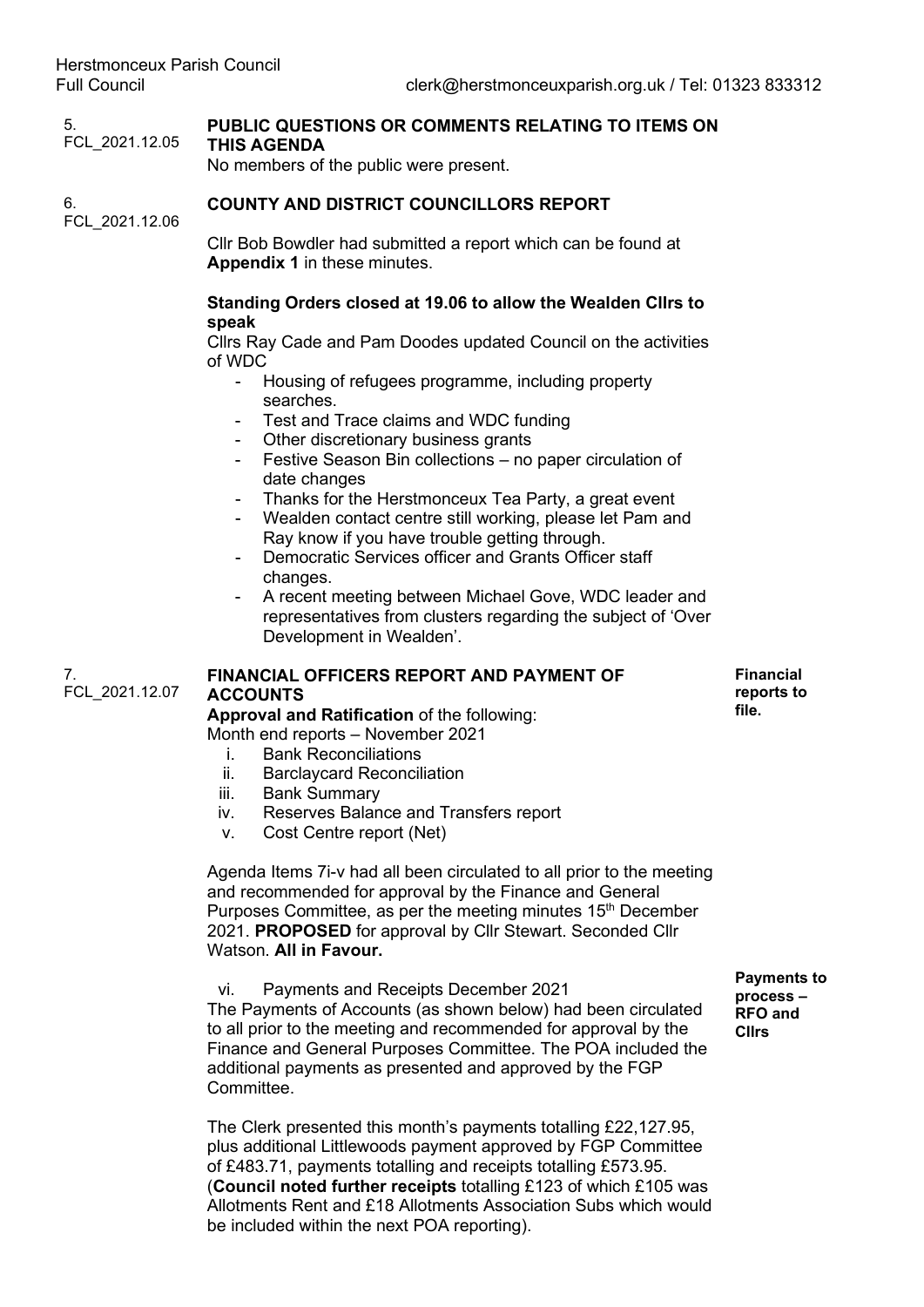It was **PROPOSED** by Cllr Harding and seconded by Cllr Watson that all that the presented payments and receipts lists be accepted, and that approval is issued for any payments. **All in favour.** It was **RESOLVED** to authorise expenditure totalling £22,611.66. **RATIFIED**

vii. Any further payments that cannot be held over to the next meeting

The Clerk/RFO requested permission to add one further payment to this month's Payment of Accounts:

- Furnace Brook Bio Char training day for Parish Council Handyman (action from Community Forum) £35.00
- There was also an additional Direct Debit to note of £609.02 to Kent Commercial Services / LASER energy for street lighting energy supply.

It was **PROPOSED** by Cllr Angear and seconded by Cllr Kenward that the additional presented payments be accepted, and that approval is issued for any payments. **All in favour.** It was **RESOLVED** to authorise additional payments. **RATIFIED.**

Additional matters:

i Approval of received quotes for works (not discussed at FGP)

There were none.

ii) Any other financial matters which cannot be held over until the next meeting

The Clerk/RFO advised that a new O2 contract had been taken out for the works mobile phone for a monthly fee of £10.00 for the next 24 months. The old contract was in the process of being cancelled having come to the end of its contracted period.

**Additional payments to be processed – RFO**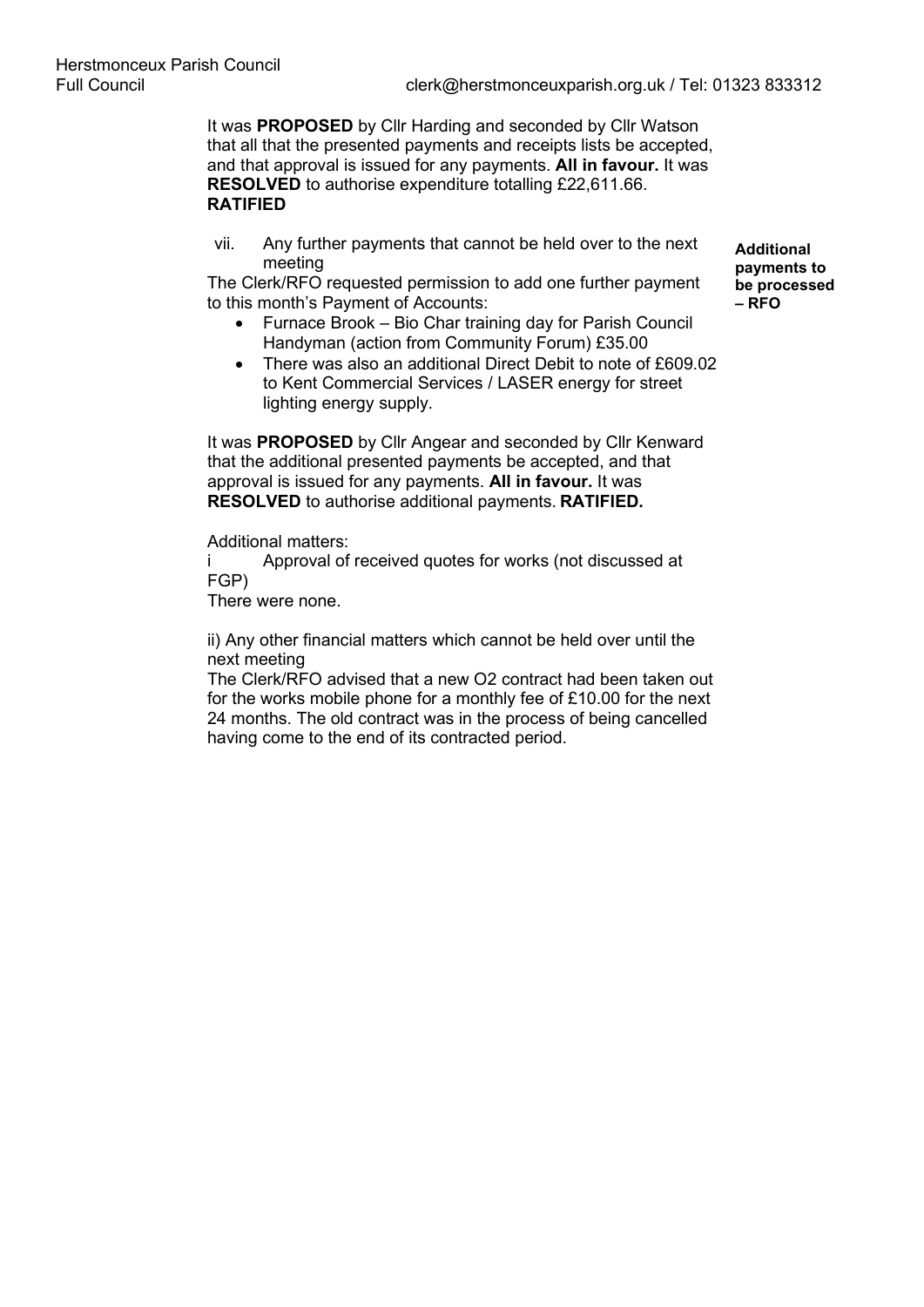| <b>Herstmonceux Parish Council</b><br><b>PAYMENTS LIST</b> |                                              |            |        |                                     |                     |                                                                |                              |          |           |          |           |
|------------------------------------------------------------|----------------------------------------------|------------|--------|-------------------------------------|---------------------|----------------------------------------------------------------|------------------------------|----------|-----------|----------|-----------|
| Voucher Code                                               |                                              | Date       | Minute | <b>Bank</b>                         | <b>Cheque No</b>    | <b>Description</b>                                             | <b>Supplier</b>              | VAT Type | Net       | VAT      | Total     |
|                                                            | 308 STL Energy Charges                       | 16/11/2021 |        | Unity Trust Current 2( Direct Debit |                     | Street Lighting Electricity Supp Kent County Council - Laser S |                              |          | 393.85    | 78.77    | 472.62    |
|                                                            | 309 STL Standing Charges                     | 16/11/2021 |        | Unity Trust Current 20              | Direct Debit        | <b>Street Lighting Electricity Supp</b>                        | Kent County Council - Laser  | <b>L</b> | 6.24      | 0.31     | 6.55      |
| 310                                                        | Phones and Internet Charge: 25/11/2021       |            |        | Unity Trust Current 20              | Direct Debit        | Clerk Mobile Phone                                             | O <sub>2</sub>               | z        | 18.25     |          | 18.25     |
|                                                            | 311 Office Copier/Printer - Rental           | 29/11/2021 |        | Unity Trust Current 20              | Direct Debit        | Photocopier provision                                          | Principal                    | s        | 105.11    | 21.02    | 126.13    |
|                                                            | 312 GRD Litter Bin Provision / Re 26/11/2021 |            |        | Unity Trust Current 20              | Direct Debit        | Waste disposal                                                 | Recycling Partnership Ltd    | s        | 55.96     | 11.19    | 67.15     |
|                                                            | 313 WC Cleaning Contractor                   | 23/12/2021 |        | Unity Trust Current 20              | <b>Bank Payment</b> | Public Toilet Cleaning                                         | Fresh Cleaning Maintenance S |          | 198.00    | 39.60    | 237.60    |
| 314                                                        | WC Cleaning Supplies and M 23/12/2021        |            |        | Unity Trust Current 20              | Bank Payment        | Public Toilet Cleaning                                         | Fresh Cleaning Maintenance S |          | 90.00     | 18.00    | 108.00    |
| 315                                                        | Hall Hire                                    | 23/12/2021 |        | Unity Trust Current 20              | Bank Payment        | Hall Hire                                                      | Herstmonceux Village Hall    | z        | 78.00     |          | 78.00     |
|                                                            | 316 Office Copier/Printer - Rental           | 23/12/2021 |        | Unity Trust Current 20              | <b>Bank Payment</b> | Printer Paper                                                  | Currys                       | Z        | 26.00     |          | 26.00     |
|                                                            | 317 GRD Hedge Cutting - Green , 23/12/2021   |            |        | Unity Trust Current 20              | Bank Payment        | RecreationGroundHedgecut                                       | Honeysett Groundcare         | z        | 550.00    |          | 550.00    |
| 318                                                        | <b>GRD General Maintenance</b>               | 23/12/2021 |        | Unity Trust Current 20              | Bank Payment        | TwittenScrublandClearance                                      | Honeysett Groundcare         | z        | 730.00    |          | 730.00    |
| 319                                                        | <b>GRD General Maintenance</b>               | 23/12/2021 |        | Unity Trust Current 20              | <b>Bank Payment</b> | WildflowerAreaMaintenance                                      | Honeysett Groundcare         | Z        | 60.00     |          | 60.00     |
|                                                            | 320 ICT Subscriptions Inc 365 hc 23/12/2021  |            |        | Unity Trust Current 20              | Bank Payment        | Subscriptions                                                  | Microsoft 365                | s        | 80.60     | 16.12    | 96.72     |
|                                                            | 321 Clerk/RFO Salary                         | 23/12/2021 |        | Unity Trust Current 20              | <b>Bank Payment</b> | Clerk Salary                                                   | Clare Harrison               | z        | 1,421.42  |          | 1,421.42  |
|                                                            | 322 Administration Assistant Sala            | 23/12/2021 |        | Unity Trust Current 20              | <b>Bank Payment</b> | Administration Assistant Salary                                | Maxine Hoad                  | z        | 425.98    |          | 425.98    |
| 323                                                        | Parish Council Handyman Sa 23/12/2021        |            |        | Unity Trust Current 20              | <b>Bank Payment</b> | Handyman Salary                                                | Jamie Noakes                 | z        | 616.67    |          | 616.67    |
|                                                            | 324 Clerk Tax                                | 06/01/2022 |        | Unity Trust Current 20              | Bank Payment        | Clerk Tax                                                      | <b>HMRC</b>                  | Z        | 351.40    |          | 351.40    |
| 325                                                        | Clerk National Insurance                     | 06/01/2022 |        | Unity Trust Current 20              | Bank Payment        | Clerk NI                                                       | <b>HMRC</b>                  | z        | 151.31    |          | 151.31    |
|                                                            | 326 Clerk National Insurance                 | 06/01/2022 |        | Unity Trust Current 20 Bank Payment |                     | Clerk NI Employer Contribution                                 | <b>HMRC</b>                  | Z        | 182.28    |          | 182.28    |
| 327                                                        | Pension Contribution - Clerk                 | 23/12/2021 |        | Unity Trust Current 20 Bank Payment |                     | Clerk Employee Pension Contri East Sussex Pension Scheme Z     |                              |          | 133.77    |          | 133.77    |
| 328                                                        | Pension Contribution - Emple 23/12/2021      |            |        | Unity Trust Current 20              |                     | Clerk Employer Pension Contri                                  | East Sussex Pension Scheme Z |          | 374.54    |          | 374.54    |
| 329                                                        | Pension Contribution 2nd Rat                 | 23/12/2021 |        | Unity Trust Current 20              | Bank Payment        | Clerk Employer Pension Contri                                  | East Sussex Pension Scheme Z |          | 69.97     |          | 69.97     |
| 330                                                        | Admin Assistant NEST Emplo 06/12/2021        |            |        | Unity Trust Current 20              | <b>Bank Payment</b> | Admin Asst Employee Pension                                    | <b>NEST</b>                  | z        | 17.75     |          | 17.75     |
|                                                            | 331 Subscriptions                            | 23/12/2021 |        | Unity Trust Current 20              | Bank Payment        | Subscriptions                                                  | Uniserve Southeast LTD       | z        | 68.16     |          | 68.16     |
|                                                            | 332 Office Copier/Printer - Rental           | 08/12/2021 |        | Unity Trust Current 2(              | Direct Debit        | Photocopier Lease Arrangemer                                   | <b>BNP Parabis</b>           | s        | 185.17    | 37.03    | 222.20    |
| 333                                                        | WC Water Charges                             | 09/12/2021 |        | Unity Trust Current 20              | Direct Debit        | Water Supply                                                   | <b>Business Stream</b>       | Z        | 9.00      |          | 9.00      |
|                                                            | 334 Website Provision                        | 12/12/2021 |        | Unity Trust Current 20              | <b>Bank Payment</b> | Website Provision                                              | Zcommune                     | s        | 750.00    | 150.00   | 900.00    |
| 335                                                        | CIL Expenditure - Footpath L                 | 23/12/2021 |        | Unity Trust Instant Ac              | <b>Bank Payment</b> | Lighting to Rec Footpath & Car MAS Systems Ltd                 |                              | s        | 7,623.31  | 1,524.66 | 9,147.97  |
| 336                                                        | CIL Expenditure - Footpath L 23/12/2021      |            |        | Unity Trust Instant Ac              | <b>Bank Payment</b> | Lighting to Rec Footpath & Cai MAS Systems Ltd                 |                              | s        | 4,348.84  | 869.77   | 5,218.61  |
| 337                                                        | Other Miscellaneous -Conting 16/11/2021      |            |        | Barclaycard                         | Barclaycard         | Advertising of Tenders                                         | JPI Media Publishing         | s        | 196.00    | 39.20    | 235.20    |
|                                                            | 338 Subscriptions                            | 07/12/2021 |        | Barclaycard                         | Barclaycard         | SIM - CCTV                                                     | LebaraMobile                 | Z        | 4.50      |          | 4.50      |
|                                                            |                                              |            |        |                                     |                     |                                                                | Total                        |          | 19,322.08 | 2.805.67 | 22,127.75 |

14 December 2021 (2021-2022)

Created by  $\iiint$  Scribe

 $\begin{array}{cccc} \textbf{1} & \textbf{of} & \textbf{1} \end{array}$ 

14 December 2021 (2021-2022)

| <b>RECEIPTS LIST</b> |                                           |            |        |                                      |                     |                             |                     |                |        |     |             |
|----------------------|-------------------------------------------|------------|--------|--------------------------------------|---------------------|-----------------------------|---------------------|----------------|--------|-----|-------------|
| Voucher Code         |                                           | Date       | Minute | Bank                                 | <b>Receipt No</b>   | <b>Description</b>          | <b>Supplier</b>     | VAT Type       | Net    | VAT | <b>Tota</b> |
|                      | 33 Allotment Annual Tenancy Ft 09/12/2021 |            |        | Unity Trust Current 20               | Bank Payment        | Allotment Fee               | 12B_Simes           | z              | 35.00  |     | 35.00       |
|                      | 34 Allotment Annual Tenancy Ft 09/12/2021 |            |        | Unity Trust Current 20               | <b>Bank Payment</b> | Allotment Fee               | 25B Latimer         | z              | 35.00  |     | 35.00       |
|                      | 35 Allotment Annual Tenancy F 09/12/2021  |            |        | Unity Trust Current 20               | <b>Bank Payment</b> | Allotments Association Subs | 25B Latimer         | z              | 6.00   |     | 6.00        |
|                      | 36 Allotment Annual Tenancy Fr 09/12/2021 |            |        | Unity Trust Current 2( Bank Payment  |                     | Allotments Association Subs | 12B Simes           | z              | 6.00   |     | 6.00        |
|                      | 37 Allotment Annual Tenancy Ft 05/12/2021 |            |        | Unity Trust Current 2( Cheque102542  |                     | Allotment Fee               | 02A Portnell        | Z              | 35.00  |     | 35.00       |
|                      | 38 Allotment Annual Tenancy Fe 11/12/2021 |            |        | Unity Trust Current 2( Cheque100386  |                     | Allotment Fee               | 15B Bolton          | z              | 35.00  |     | 35.00       |
|                      | 39 Allotment Annual Tenancy F  07/12/2021 |            |        | Unity Trust Current 2( Cheque300137  |                     | Allotment Fee               | 11A Hallet          |                | 35.00  |     | 35.00       |
|                      | 40 Allotment Annual Tenancy Ft 07/12/2021 |            |        | Unity Trust Current 2( Cheque 300137 |                     | Allotments Association Subs | 11A_Hallet          | Z              | 6.00   |     | 6.00        |
|                      | 41 Allotment Annual Tenancy Ft 11/12/2021 |            |        | Unity Trust Current 20 Cheque 100386 |                     | Allotments Association Subs | 15B Bolton          | z              | 6.00   |     | 6.00        |
|                      | 42 Allotment Annual Tenancy F 05/12/2021  |            |        | Unity Trust Current 2( Cheque102542  |                     | Allotments Association Subs | 02A Portnell        | z              | 6.00   |     | 6.00        |
|                      | 43 Allotment Annual Tenancy Ft 13/12/2021 |            |        | Unity Trust Current 2( Bank Payment  |                     | Allotment Fee               | 05A_Granger         |                | 41.25  |     | 41.25       |
|                      | 44 Allotment Annual Tenancy Ft 13/12/2021 |            |        | Unity Trust Current 20               | Bank Payment        | Allotments Association Subs | 05A_Granger         |                | 6.00   |     | 6.00        |
|                      | 45 Allotment Annual Tenancy F( 13/12/2021 |            |        | Unity Trust Current 20               | Bank Payment        | Allotments Association Subs | 22B Brook           |                | 6.00   |     | 6.00        |
|                      | 46 Allotment Annual Tenancy Fr 13/12/2021 |            |        | Unity Trust Current 20               | Bank Payment        | Allotment Fee               | 22B Brook           |                | 35.00  |     | 35.00       |
|                      | 47 Allotment Annual Tenancy Ft 14/12/2021 |            |        | Unity Trust Current 2( Bank Payment  |                     | Allotment Fee               | 27B Burke           |                | 35.00  |     | 35.00       |
|                      | 48 Allotment Annual Tenancy Fi 14/12/2021 |            |        | Unity Trust Current 20 Bank Payment  |                     | Allotments Association Subs | 27B Burke           | $\overline{7}$ | 6.00   |     | 6.00        |
|                      | 49 Barclay Card Payments                  | 16/11/2021 |        | Barclaycard                          |                     | Barclay Card Payment        | Unity Trust Current | z              | 239.70 |     | 239.70      |
|                      |                                           |            |        |                                      |                     |                             |                     | <b>Total</b>   | 573.95 |     | 573.95      |

### Herstmonceux Parish Council

 $1$  of  $1$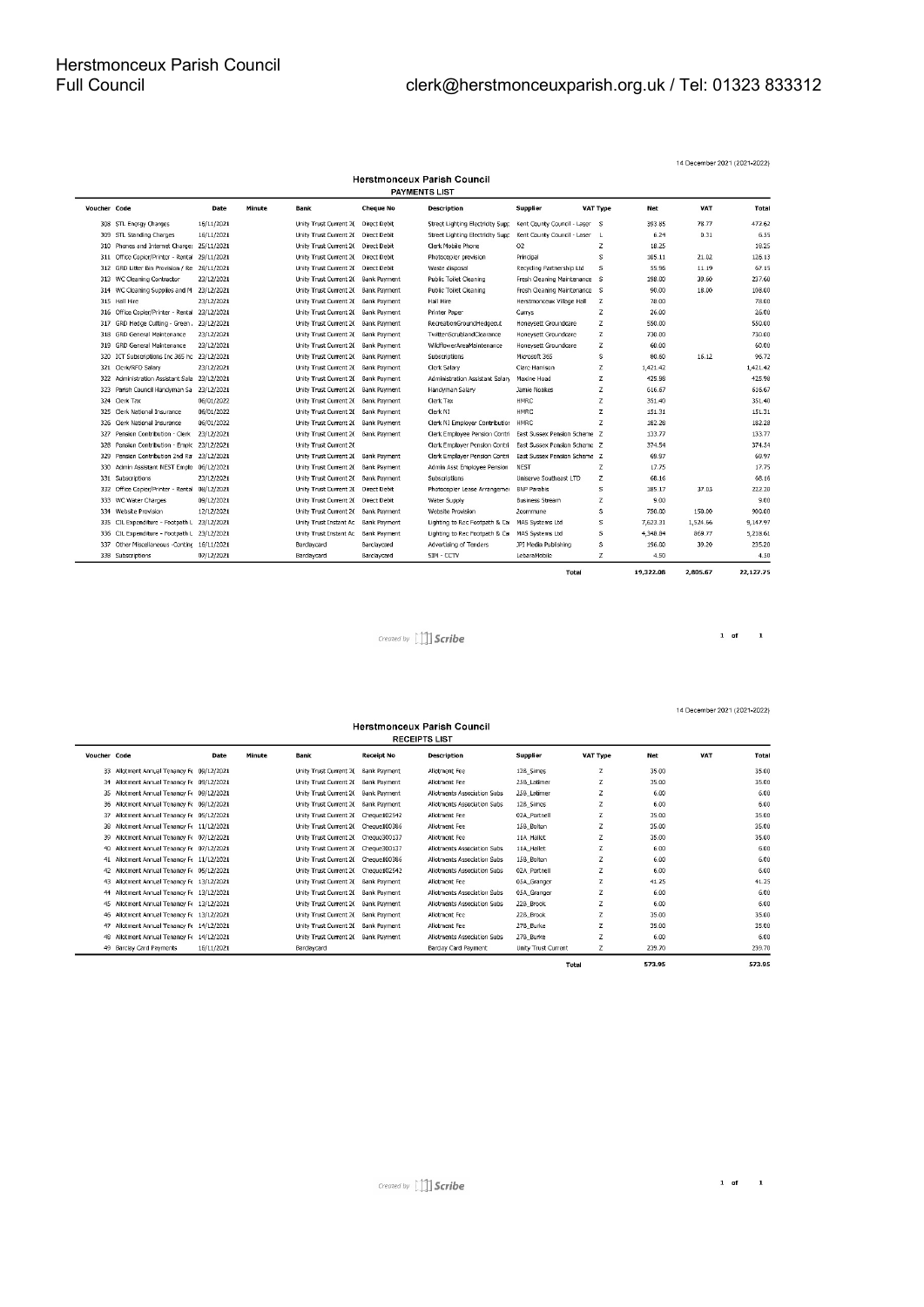8.

### FCL\_2021.12.08 **FINANCE AND GENERAL PURPOSES COMMITTEE**  *A resolution will be made to exclude press and members of the public in the event of making any staffing decisions being made in accordance with the Public Bodies (Admissions to Meetings) Act 1960*

i Approval of all Recommendations as per the Personnel Committee 15th December 2021

The meeting had been cancelled due to staff sickness. Deferred to January.

- ii Approval of all Recommendations as per the Finance and General Purposes meeting minutes 15th December 2021 (see minutes for detail) including:
	- **Skate Park Repairs** options **Quote A @ £1195**
	- Greenspace Ecological Solutions quote for **Environmental Assessments**, inc Bats Environmental Impact Assessment **£1465**
	- **Budget Virements Approved** for action
	- **Highways Feasibility Study** for Pedestrian Crossing Safety solutions, as per Highways WG report. Budget @ £500.00 (Speedwatch budget)
	- **Black Cat / traffic survey** proposals

Cllr Stewart gave an overview of the information he had gathered, in addition to the previously circulated detailed Highways reports summarised as:

Option A – Rent from ESCC for a 6-week survey for a cost of c.£1000

Option B – Purchase the equipment for continuous use at a cost of c.£2500

Detailed discussion and careful consideration by the Council followed, who reaffirmed the importance of getting this piece of work actioned.

Cllr Stewart self-nominated to run the operation following a suggestion that a nominated Councillor needed to take this project on board to enable a single point of reference for necessary actions such as the setting up of the equipment and analysing of the data.

Further locations for collecting speed data were identified in addition to the 3 stretches of road already highlighted in reports. It was acknowledged that further areas of concern may arise once new homes have been built.

It was **PROPOSED** by Cllr Stewart to purchase a Black Cat device and tablet. Tag Master [\(https://uk.tagmaster.com/products/traffic](https://uk.tagmaster.com/products/traffic-radar-blackcat/)[radar-blackcat/\)](https://uk.tagmaster.com/products/traffic-radar-blackcat/) to be contacted for exact price. Proposed to **AGREE in principle**, subject to the final cost which is to be agreed by email. Seconded by Cllr Porter who advised that the new equipment would need to be added to Insurance Schedule.

Six Councillors in Favour. **Motion Carried. RATIFIED**.

- Old Surgery Statement of Accounts **Approved** for forwarding to Tenant. Clerk to request future payments by Standing Order.
- Internal Auditor and Payroll Services contracts from April 2022 to Mulberry & Co.

**RFO actions / Works Orders / Virements**

**/ Statement of Accounts Issue /** 

**Clerk to seek quote, email costs for virtual approval of CIL spend, update insurance schedule**

**RFO action**

**RFO actions**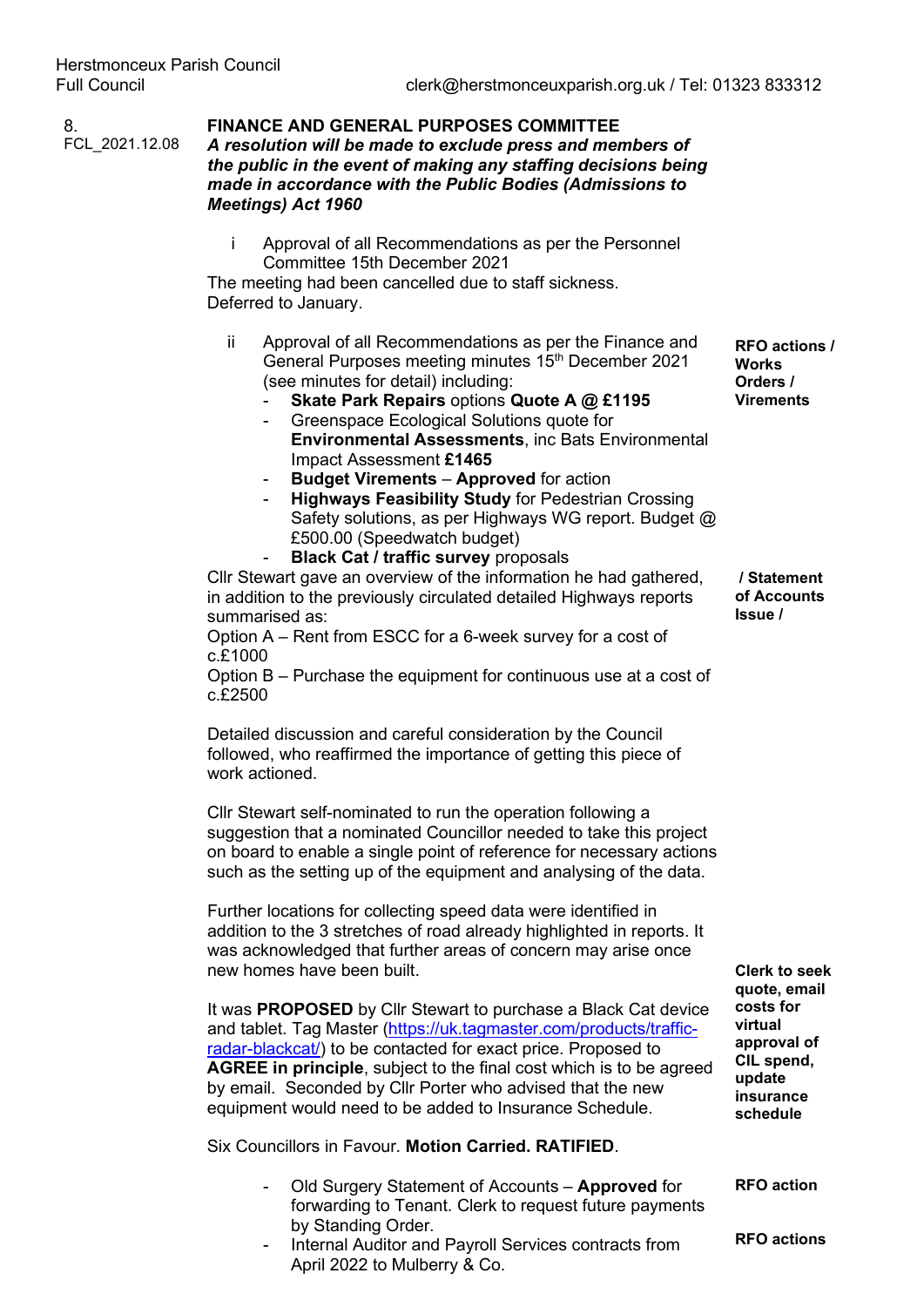It was **PROPOSED** by Cllr Game and seconded by Cllr Kenward that the above Finance and General Purposes Committee Recommendations be **APPROVED**. **All in favour. RATIFIED.**

### **Cllr Goodsell left the room at 19.47**

Awarding of Contracts for 2022-2025:

It was **PROPOSED** by Cllr and seconded by Cllr that the Recommendations given by the Finance and General Purposes Committee, following their careful consideration of the received Tender award detail as follows be **APPROVED**. **All in favour. RATIFIED.**

1. Ground Maintenance – Grass Cutting Award to **Honeysett Groundcare in accordance with the Tender documentation submitted for Contract HPC/GRD/MAINTENANCE/2022-2025**

**Proposed** Cllr Kenward, Seconded Cllr Stewart. **All in favour Costs** Yrs 1 – 3: 7725; 7725; 7725.

2. Hedge Cutting

Award to **Landscape Services – Commercial Services Trading Ltd, in accordance with the Tender documentation submitted for Contract HPC/GRD&HWY/HEDGES/2022-2025**

**Proposed** Cllr Game, Seconded Cllr Watson. **All in favour Costs** Yrs 1 – 3:1995; 2095; 2158.

3. Public Areas Maintenance Award to **MT Goodsells in accordance with the Tender documentation submitted for Contract 2022-2025\_HPC/Highways/01/PublicAreas**

**Proposed** Cllr Kenward, Seconded Cllr Alder. **All in favour Costs** Yrs 1 – 3:2525; 2615; 2710.

4. Street Furniture Cleaning Award to **Extreme Clean in accordance with the Tender documentation submitted for Contract 2022-2025\_HPC/Highways/02/StreetFurniture**

**Proposed** Cllr Stewart, Seconded Cllr Angear. **All in favour Costs** Yrs 1 – 3:340; 340; 340.

5. Verge Cutting Award to **Landscape Services – Commercial Services Trading Ltd, in accordance with the Tender documentation submitted for Contract HPC/HWY/VERGES/2022-2025**

**Minutes to file and website**

**Proposed** Cllr Game, Seconded Cllr Alder. **All in favour Costs** Yrs 1 – 3: 3838; 4030; 4151.

iii **Finance and General Purposes Minutes for Approval and Adoption**, Finance and General Purposes meeting dates 15th December 2021

The minutes of the meeting held on 15<sup>th</sup> December 2021 had been circulated.

It was **RESOLVED** to accept that the minutes of the Finance and General Purposes Meeting, 15<sup>th</sup> December 2021 be **APPROVED**. **RFO actions / Contracts letters to all, successful and unsuccessful; Meeting with Grounds Committee to be requested with relevant contractors.**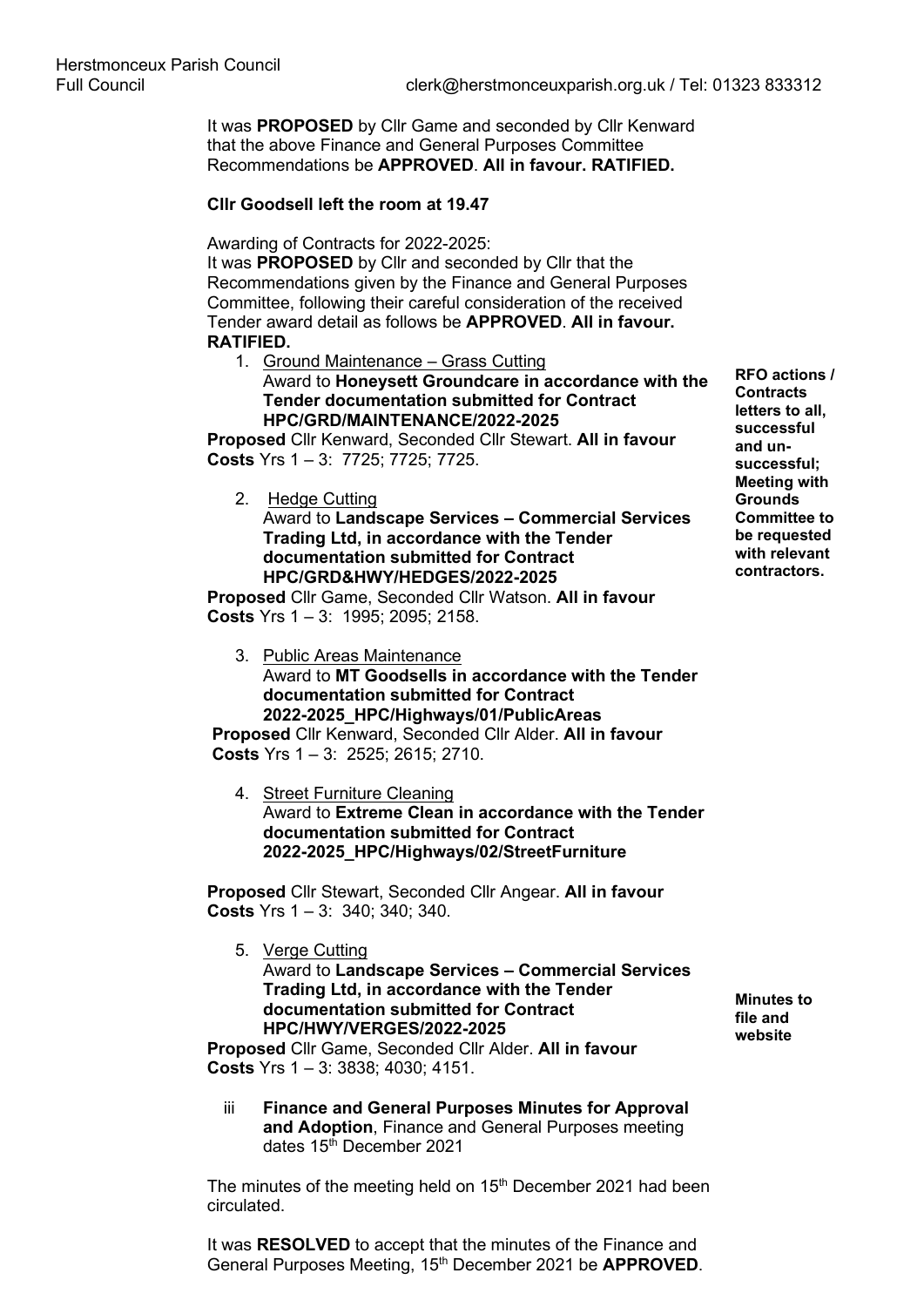**Proposed** by Cllr Stewart, seconded Cllr Kenward. **All in favour**. The minutes were adopted and signed as a correct record.

### iv. **Any outstanding Actions**

As recorded above.

### v. **Meetings and Remote Attendance information from ESALC** - Agree any operational changes

None for present. Awaiting further information and potential legislation changes. Consider running Hybrid meetings as from January.

### 9. FCL\_2021.12.09

### **AMENITIES COMMITTEE**

### i. **Approval of all Recommendations** as per the Amenities Committee, 22nd November 2021

- that the maximum number of allotment plots per parish household be set at a threshold of 2 in number.
- Raised Kerb solution 2 for the Bus Stop in Gardner Street – to reposition the 'cage', moving it backwards so the front of the bus stops at the existing raised kerb.
- re-instate the removed Gardner Street Bus Shelter and dismantle and move 'new' bus shelter to alternative location at Cricketing Lane.

It was **PROPOSED** by Cllr Watson and seconded by Cllr Stewart to **APPROVE** the Recommendations from the Amenities Committee. One abstention. All other Councillors in favour. **RATIFIED**

# **ii. Amenities Committee Minutes for Approval and**

**Adoption,** meeting date 22nd November 2021 It was **RESOLVED** to accept that the minutes of the Amenities Committee Meeting, 22nd November 2021 be **APPROVED**. **Proposed** by Cllr Game seconded Cllr Kenward. **All in favour**. The minutes were adopted and signed as a correct record.

### **iii. Any outstanding Actions**

Some work is ongoing.

#### 10. **PLANNING COMMITTEE**

FCL\_2021.12.10

### **i Approval of all Recommendations** as per the Planning Committee meeting minutes 7<sup>th</sup> December 2021 There were none.

### **ii Planning Committee Minutes for Approval and**

Adoption, meeting date 7<sup>th</sup> December 2021 It was **RESOLVED** to accept that the Minutes of the Planning Committee Meeting on the  $7<sup>th</sup>$  December 2021 be approved. Proposed by Cllr Watson seconded Cllr Kenward. **All in favour**. Minutes were adopted and signed as a correct record.

### **iii Any outstanding Actions**

### **There were none.**

### **Planning Matters Updates:**

i Updates – Land at Collins Honda- resident communication regarding arboriculture consultation and response from Wealden. Both were duly noted.

**Cllr Kenward to contact ESCC Officer for next steps progression**

**Minutes to file and website**

**Minutes to file and website**

ii Updates – Horseshoe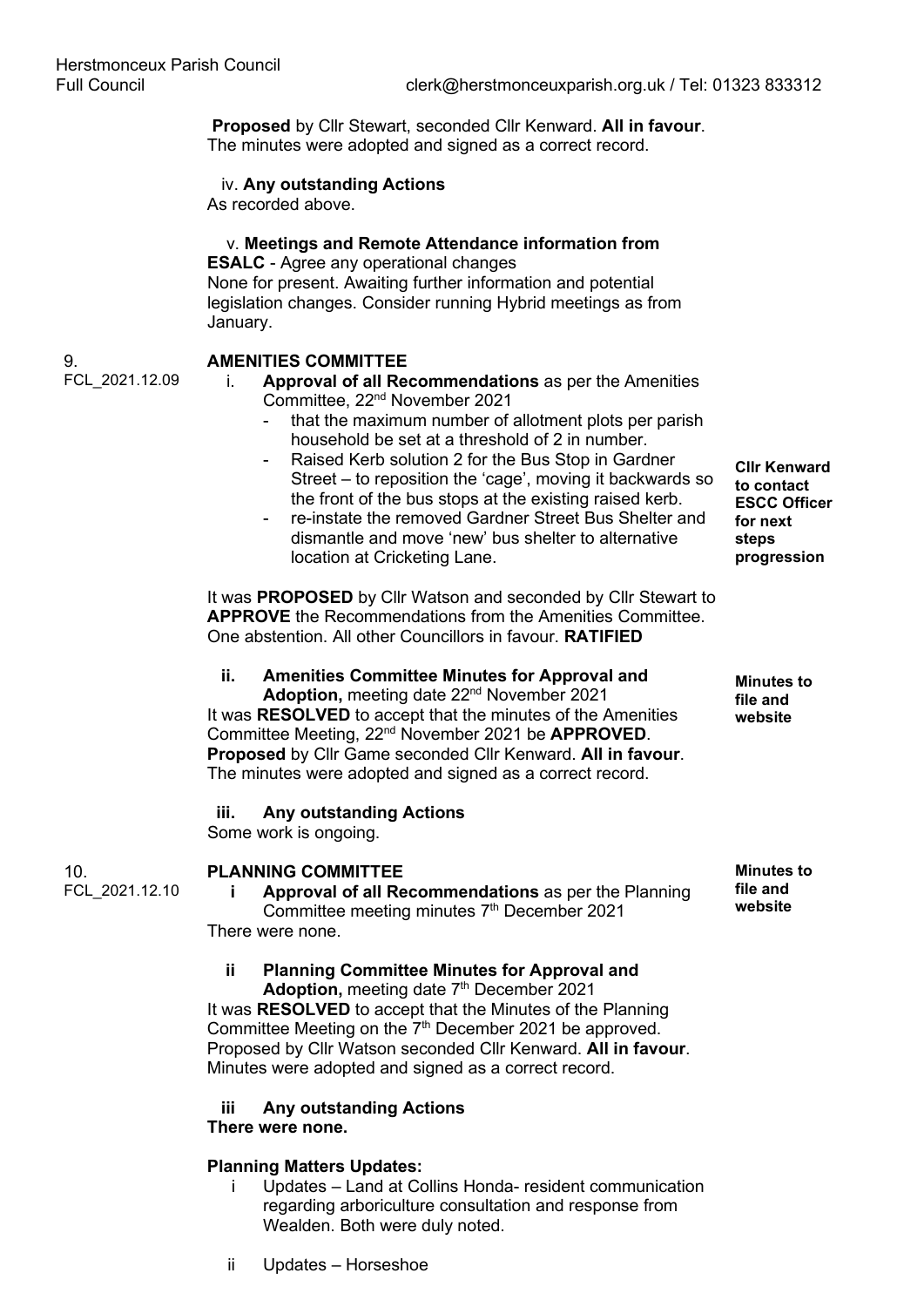Await expected New Year updates.

iii Updates – Community Land Trust, the following received update had been circulated *Herstmonceux CLT -Update December 2021*

*Whilst it has been some time since a formal update has been issued, the project to build CLT homes at Strawberry Field Windmill Hill is progressing. However, events have conspired to significantly slow the project. We have agreement for a construction loan from Triodos Bank and promise of a further grant. These are linked to start-on-site for construction and stages up to completion. The knock-on effects of covid and national economy factors led to shortage of materials and increased costs in the construction sector, such that we were likely to start to start groundwork in winter with potential on-site delays which could impact our critical finance dates.Our Project Team have been working to resolve and align these issues and therefore our anticipated start-on-site for building is now March 2022, with completion in March 2023. Our technical and finance teams have worked with us over the past difficult 12 months and remain committed to enable the CLT to complete the 17 homes for sale, shared ownership and rent.*

iv Updates – Woodland View S278 Clerk to nudge this again. Cc in WDC Cllrs.

v Updates – Woolpack None to report.

vi Updates – Lime Cross None to report.

#### 11. **TO ACCEPT WRITTEN / VERBAL REPORTS FROM THE**

FCL\_2021.11.11 **FOLLOWING:**

Any relevant reports received after publication of this agenda that cannot be held over until the next Full Council meeting.

None received.

#### 12. **Cllr Angear took the Chair for the planning items**

FCL\_2021.12.12

### **PLANNING MATTERS**

Consideration of any applications received. Comments and Observations to WDC 12.1 **Cllr Kenward left the room at 20.06**

### **Application No. WD/2021/2550/F**

Application Type: Full **Expiry date for comments: 23 December 2021**  Case Officer: Sally Simpson Tel: 01892 602551 Location: LITTLE DALMORE, VICTORIA ROAD, HERSTMONCEUX, BN27 4TG Description: PROPOSED SIDE EXTENSION ALTERATIONS & ADDITIONS

**Comments and Observations:**

This application is supported **Proposed** Cllr Angear, seconded Cllr Porter. **All in favour**.

**Comments and observations to WDC**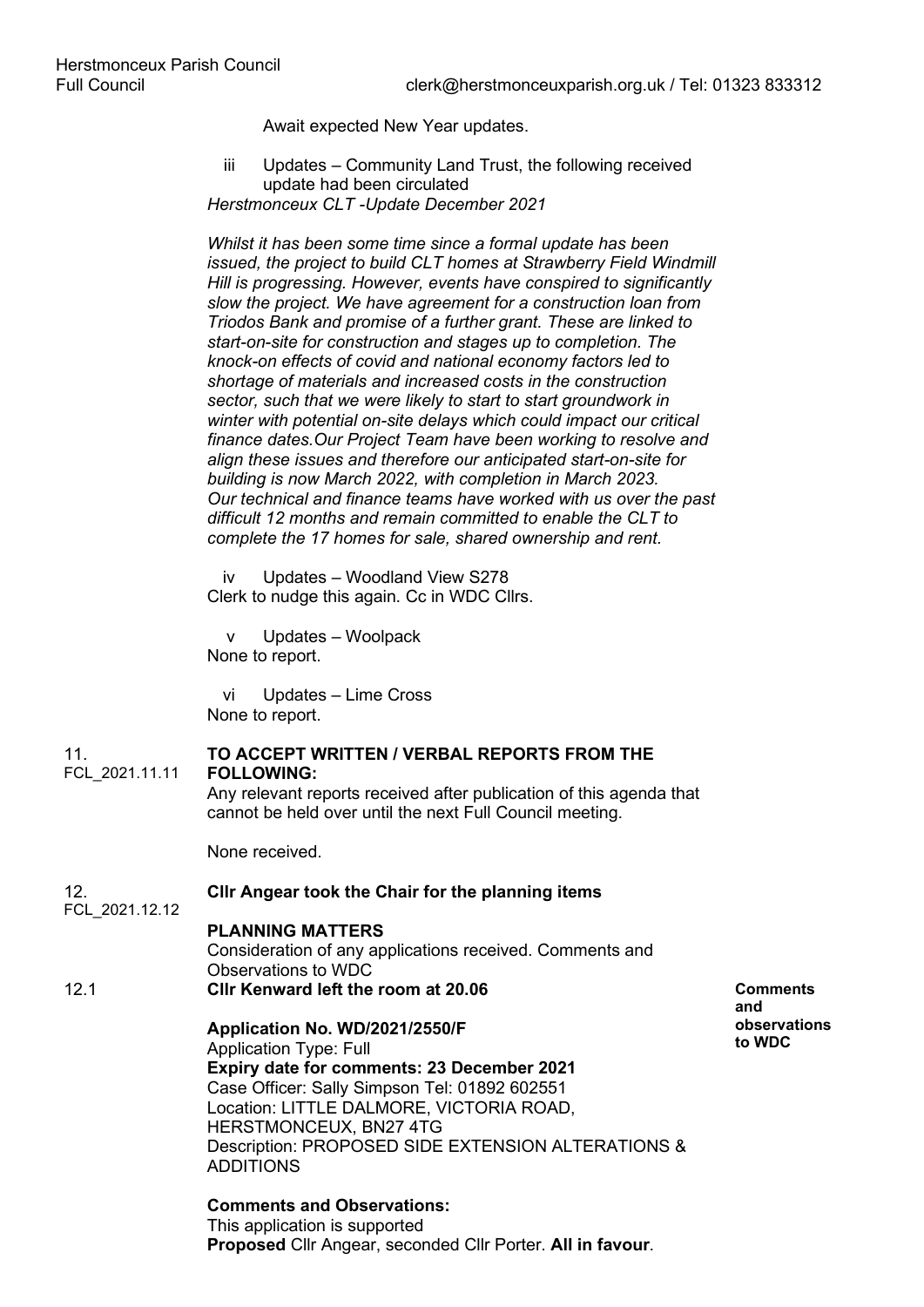12.2 **Appeal** by Mr & Mrs N & A Tait (the Appellant) Site: TAMZYN COTTAGE, 35 DACRE ROAD, HERSTMONCEUX, BN27 4LP Proposal: PROPOSED TWO STOREY FRONT EXTENSION, REAR BALCONY OVER PORCH AND PROPOSED ROOF LIGHTS ALONG WITH THE ADDITION OF A FRONT DORMER Planning Inspectorate Ref: APP/C1435/D/21/3287519 Appeal Start date: 8 December 2021 **Comments and observations to WDC**

**Agree any representations if any to make.**

**No action.**  12.3 **Application No. WD/2021/2871/F**  Type: Full **Expiry date for comments: 4 January 2022**  Grid Reference: 562521 114723 Case Officer: Sally Simpson Tel: 01892 602551 Location: SUNNYSIDE, TROLLILOES LANE, TROLLILOES, HAILSHAM, BN27 4QP Description: PROPOSED SINGLE STOREY FRONT EXTENSION TO FORM EXTENDED LIVING ROOM

**Comments and observations to WDC**

### **Comments and Observations:**

This application is supported **Proposed** Cllr Kenward, seconded Cllr Stewart. **All in favour.**

13. FCL\_2021.12.13 **Cllr Alder resumed the Chair for the remainder of the meeting.**

### **NEIGHBOURHOOD PLAN MANAGEMENT GROUP**

i. Recreation Ground – footpath lighting and CCTV Installed and operational.

ii. Any other updates There were none.

#### 14. **ACTION POINTS AND UPDATES**

i. LCAV and Parish Council newsletter – circulation of. For noting only. To be delivered this week.

#### 15. FCL\_2021.12.15 **CORRESPONDENCE – FOR NOTING, RESPONSE OR OTHER ACTION**

I. Receipt of any consultation requests There were none

II. Any received following publication of this agenda None in addition to the planning and meeting items already noted.

#### 16. **ITEMS FOR REFERRAL**

FCL\_2021.12.16 There were none.

#### 17. **CLOSE OF MEETING**

FCL\_2021.12.17

FCL\_2021.12.14

Upcoming meeting dates were noted as:

Tue  $04<sup>th</sup>$  January - Planning Committee – 7pm at the Village Hall Mon  $10<sup>th</sup>$  January FGP informal meeting  $-11$ am at the VIC Tue 11<sup>th</sup> January FGP formal - 7pm at the VIC Wed 12<sup>th</sup> January FCL - 2pm at the Village Hall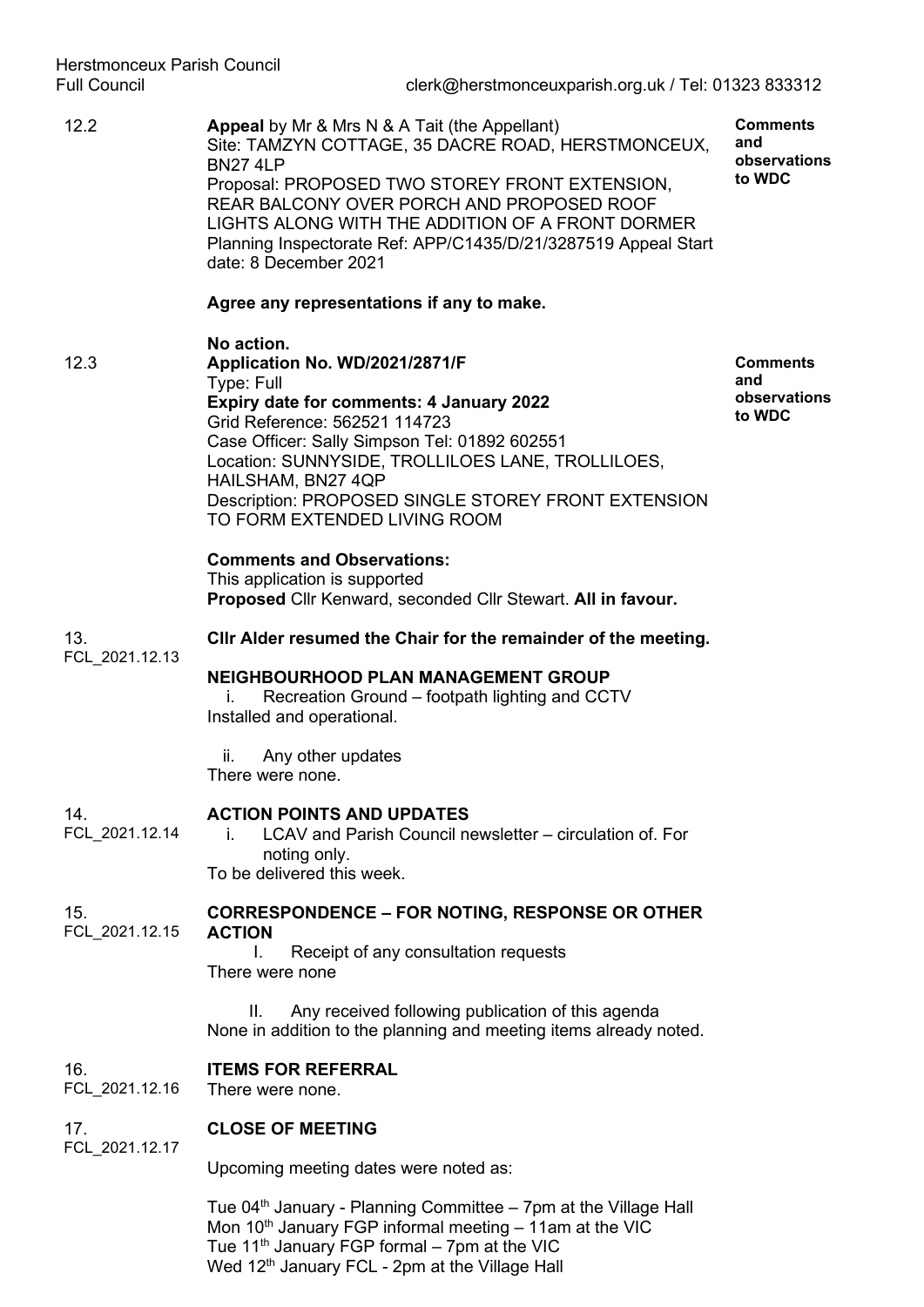Mon  $17<sup>th</sup>$  January FCL – 7pm at the Village Hall Thu  $20<sup>th</sup>$  January Jubilee informal meeting  $-11$ am at the VIC

The meeting closed at 20.15.

The Chair wished one and all a very happy Christmas.

## **Date of next meeting – January 12th**

**Appendix 1**

### *Page 1 of 3* **East Sussex County Council Update December 2021 Cllr Bob Bowdler – Wealden East Division:**

# **Adult Social Care and Health**

### Former rough sleepers benefit from training

A scheme that helps those at risk of homelessness into work and training opportunities is being rolled out to a further 50 people, following a successful pilot.

The project, managed by East Sussex County Council's ESTAR (Employability for Supported and Temporary and Refuges) and delivered at Plumpton College, recently welcomed a group from the Rough Sleepers initiative for an eight-week training programme. The programme included a mixture of activities to support wellbeing, a qualification in Horticulture Studies, and work experience alongside a land management company.

Some of the clients taking part said they had previously slept rough in the parks that they were now helping to improve and felt like they were giving something back.

### More than 380,000 people protected by their booster jab

Latest figures show that to date 387,186 booster vaccinations have been given across Sussex; this figure includes 123,028 people who received their booster in East Sussex.

This means that 59.1% of the total eligible population are now protected by their booster for the winter.

The Sovereign Harbour Community Centre have increased the number of bookable appointments and vaccination services in Hastings are opening for longer to ensure that people can arrange their booster over the coming weeks. Residents can book a vaccination online or by calling 119.

### Project ADDER: Home Office visit and new campaign launch

Senior representatives from the Home Office's Project ADDER team visited the project's Hastings Delivery Hub to meet some of the partner organisations who are working together to tackle drug-related harm in the town.

The event, hosted the East Sussex Veterans Hub (ESHV), was an opportunity for partners to highlight the work they are doing to address the town's high rate of drug use, and to showcase some of the successes funded through Project ADDER.

In the months since its launch, officers working under Project Adder in Hastings have completed 387 drug seizures, taken 272 weapons off the streets including 127 knives, and seized £29,312 in cash. There have also been 27 organised crime groups disrupted and, in November, police shut down four county line networks in the area.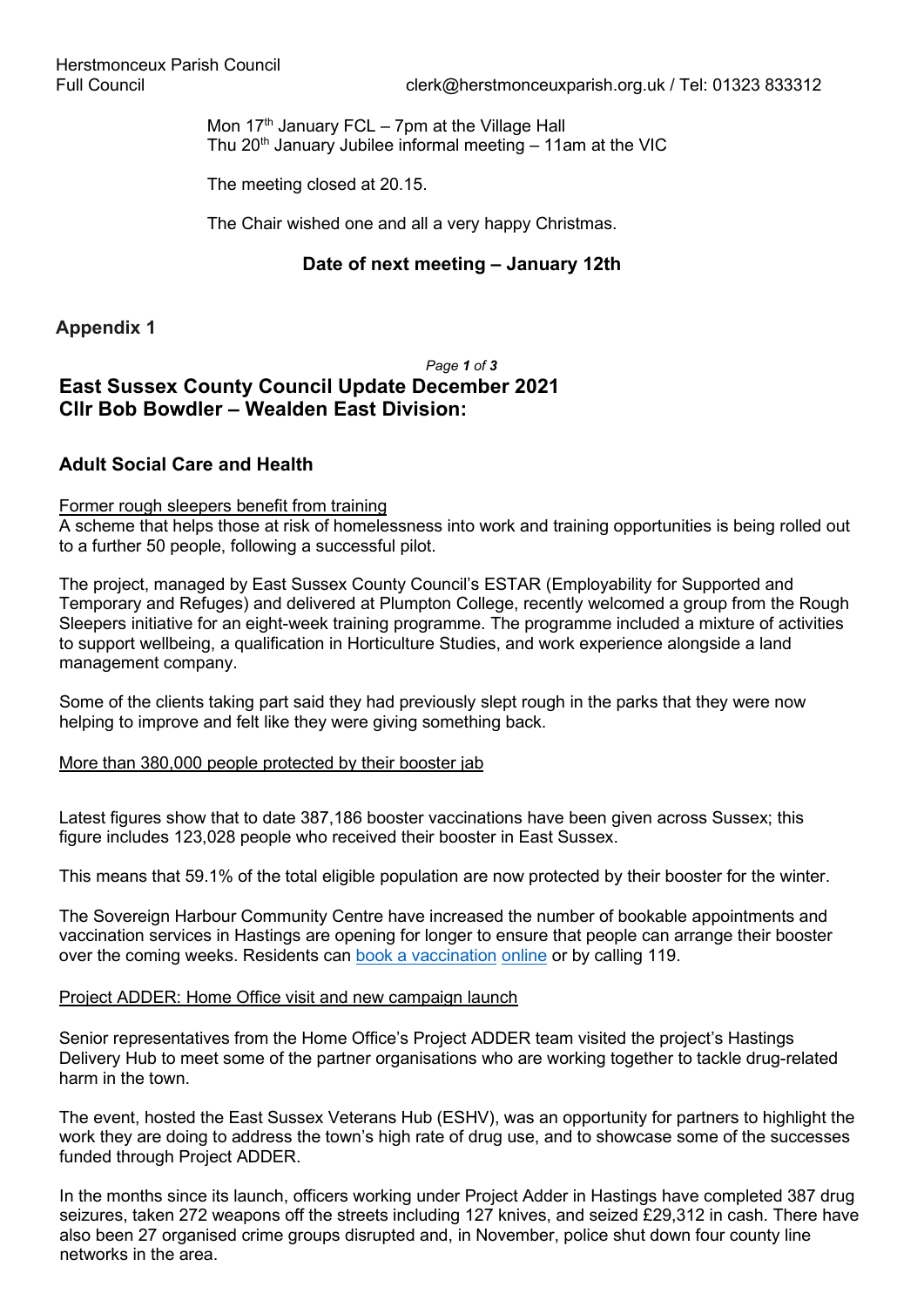Part of the Project ADDER initiative includes the launch of the Choose Your Future campaign, which aims to empower young people to consider their choices by educating them on the dangers of drag use. This in Hastings and will be extended across Sussex in early 2022.

## **Children's Services**

### Open Doors workplace visits return

Over 300 students from 13 schools across the county have been gaining insights into the world of work as East Sussex County Council's Open Doors scheme returns. 12 businesses invited students to experience their workplace and learn more about possible career paths, including a wildlife charity, a construction company, a nature reserve, an independent cinema, a dance theatre company, a vintage inn, and an engineering firm.

Due to the popularity of the project, the Careers Hub is extending the scheme into the spring term when further workplace visits will be available to more students. Businesses interested in participating in Open Doors 2022 can contact [OpenDoors@eastsussex.gov.uk.](mailto:OpenDoors@eastsussex.gov.uk)

# **Communities, Economy and Transport**

### £8.85million investment in crucial areas agreed

At a meeting on Tuesday 9 November, East Sussex County Council Cabinet Members agreed how to allocate the one-off additional funding of £8.85m set aside in October for highways renovations and tackling climate change.

A total of £5.8million will be spent on improving road signs, lines and pavements and carrying out road patching across the county, while £3.05million will support the council's efforts to cut its carbon emissions. The largest of these environmental investments will be used to decarbonise heating in several council-owned buildings.

### Council secures £2.5million from the UK Community Renewal Fund

East Sussex County Council has secured funding for five projects, which will receive a share in over £2.5million as part the Government's Community Renewal Fund:

- Lewes District Council, in partnership with Plumpton College, the South Downs National Park Authority and Sussex Modern, will receive £705,000 for a high-impact tourism campaign including pilots and research to create a global brand for wine and cultural tourism.
- The Hastings 2066 initiative will receive £636,173 for a new Immersive Studio, which will allow people to discover artistry and history through augmented reality and digital technology.
- The county-wide 'Minding the Gaps' project has been awarded £547,627 to support participants into employment by providing training and skills development opportunities.
- The county-wide Innovation Masters Programme will receive £529,287 to improve the productivity of the local micro-business community through masterclasses, workshops, and roadshows.
- The Hastings Voluntary Community and Social Enterprise (VCSE) Futureproofing Initiative will receive £100,100 to create a 'Whole System' approach to volunteering in the town and reform service access.

### Council to receive Levelling Up funding for new Exceat Bridge and Newhaven transport connections

Chancellor Rishi Sunak has announced a multi-million-pound Levelling Up funding package to rebuild the Exceat Bridge with two lanes, which will top up the funding previously secured by East Sussex County Council. The rebuild will reduce the bottleneck of traffic caused by the current one-way system.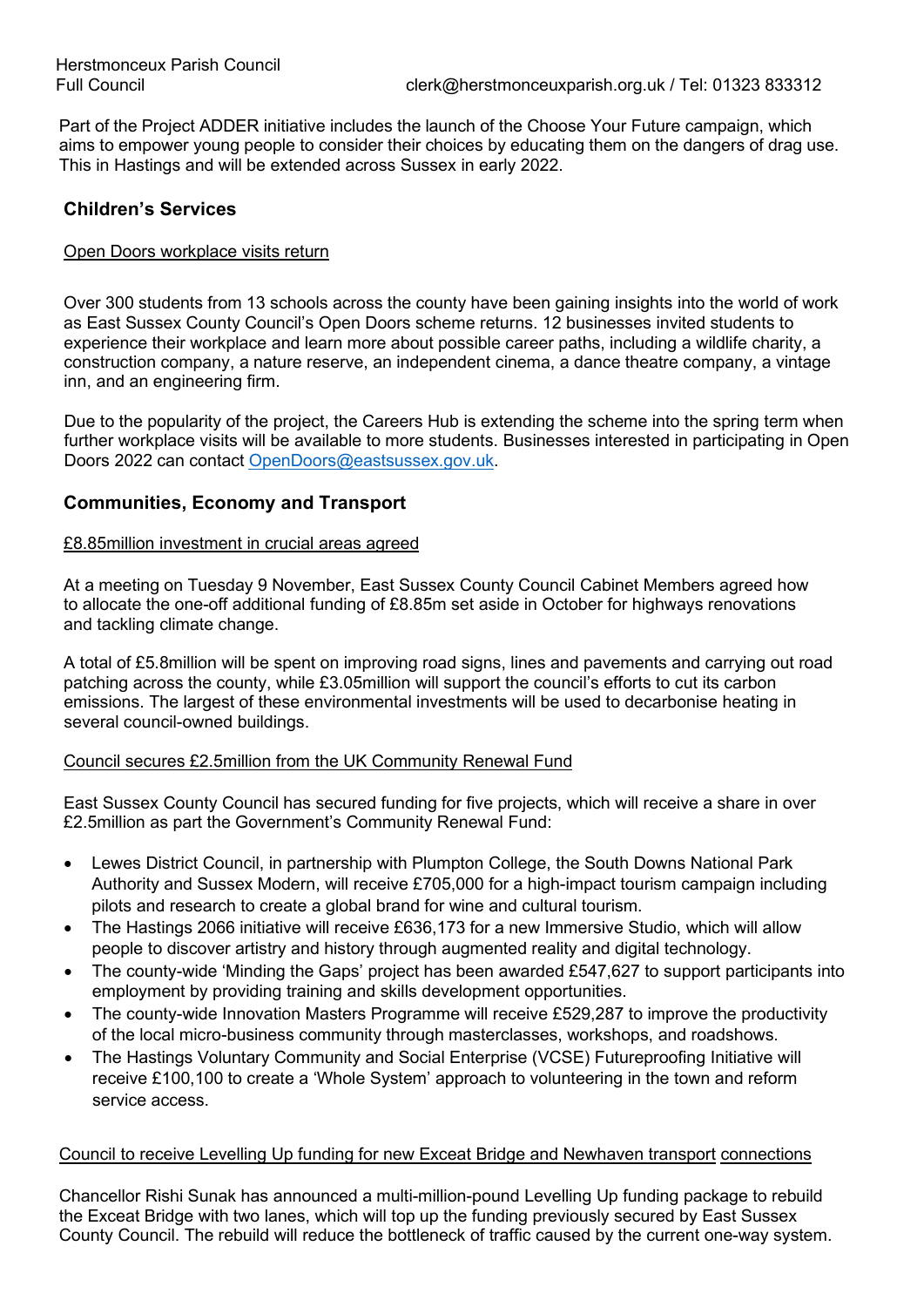The scheme will be sensitively designed to reflect the outstanding natural landscape of the area and will include works to enhance wildlife habitats. Construction is expected to take two years, but the A259 will remain open for most of the construction period to minimise disruption to road users.

In addition, Newhaven is set to receive more than £19million in funding to improve transport connections and cycle paths in the area.

### Highways team is ready for winter

A fleet of 23 gritters has been primed to keep the county's roads clear this winter. 42 drivers are on standby 24 hours a day, 7 days a week and 10,000 tonnes of salt has been stored to tackle icy conditions on East Sussex roads.

The gritters are all named by local school children and names this year include '007: Licence to Clear'. They treat all A and B roads and some C roads - a total of 42% of all roads in East Sussex.

While the gritters have yet to be called upon this year, last winter more than 6,500 tonnes of salt were used, with 1,169 runs being completed.

### Views sought on Bexhill town improvement scheme

East Sussex County Council, working with Rother District Council, is inviting residents to share their views on plans to transform an area of Bexhill to create a more attractive and safer public space.

The plans include traffic management and improvements to public space for Town Hall Square and proposals for the junction of Buckhurst Place and Sackville Road, and Beeching Road and London Road.

The scheme is being funded using Local Growth Fund (LGF) money secured through the South East Local Enterprise Partnership (SELEP) together with Community Infrastructure Levy funding.

Have a Very Merry Christmas Kind regards to all Bob Bowdler

### **Appendix 2**

# **A Christmas message from Wealden council leaders**

As 2021 draws to a close and the Covid-19 pandemic continues to affect every aspect of day to day life, Wealden District Council's leader and chief executive are wishing all residents a merry Christmas after another difficult year.

Councillor Bob Standley, the council leader, and chief executive Trevor Scott have also highlighted the work and achievements by Wealden District Council saying the way the organisation had adapted its way of working during Covid meant vital services continued to be delivered to residents.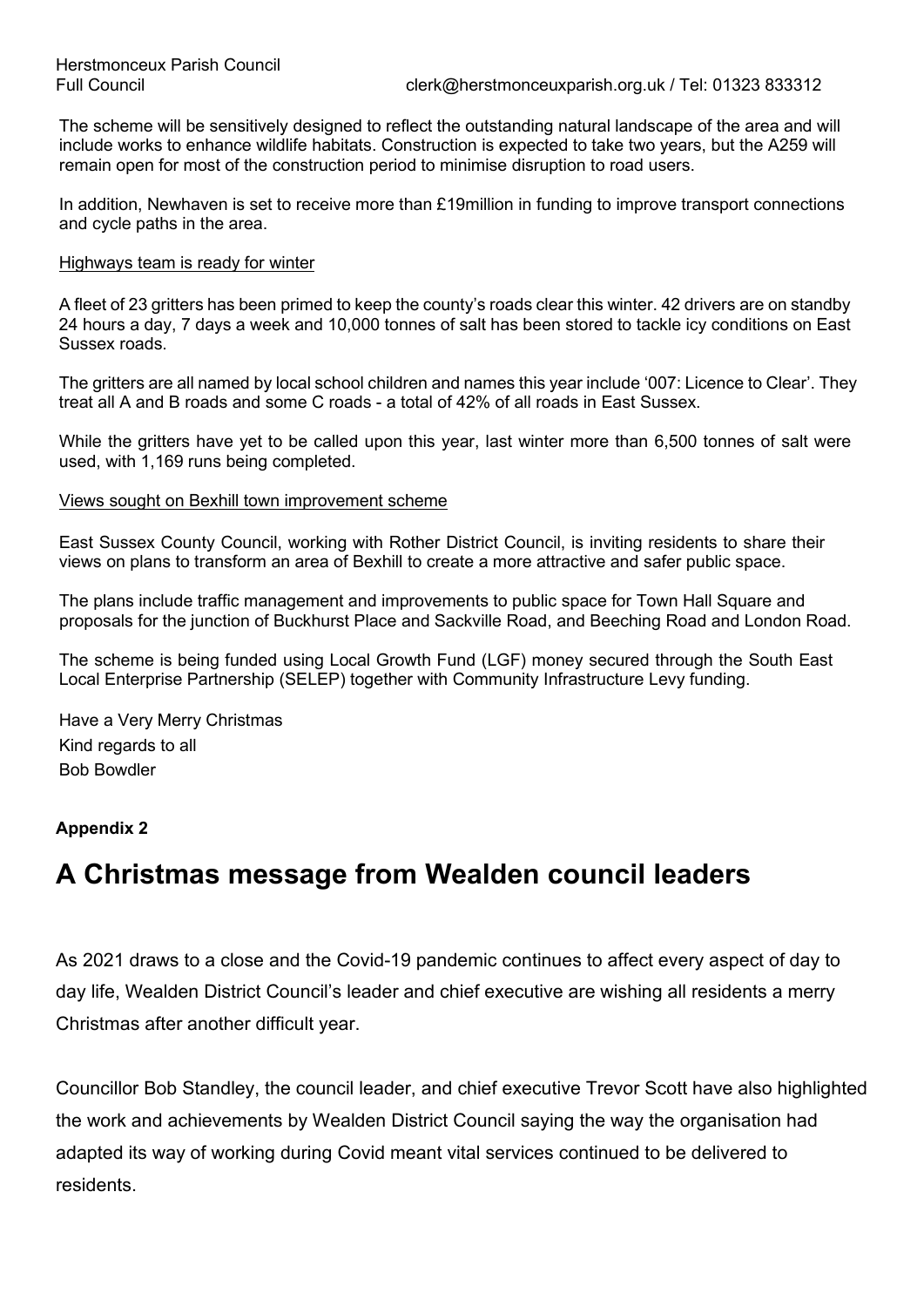Councillor Standley said, "It has been another eventful and challenging year and I would like to thank Wealden residents, businesses and organisations for their determination and resilience as well as pay tribute to all our council staff for their hard work on behalf of residents - often in very difficult circumstances.

"Despite struggles with isolation, restrictions and disruptions to 'normal' life, it hasn't stopped the council moving forward and achieving many ambitions thanks to a comprehensive Covid Recovery Plan.

"As part of that plan, more than £65 million in support grants was distributed to businesses across Wealden during the pandemic and lockdowns and in addition, council officers also prevented more than £1 million in attempted fraud and duplicate payments.

"As a council, we are progressing with plans for a sports park within Wealden, an employment park on the A22 corridor and a new health and community centre at Mayfield.

"We continue to work and consult on our Local Plan with the intention to consult early next year. We have also lobbied the government to reduce the number of new homes the council is obliged to provide. Only this month myself and the deputy council leader had an online meeting with Cabinet minister Michael Gove to raise our concerns and ask for his support.

"Elsewhere within the council, our housing team has worked tirelessly on homeless prevention and earlier this year we welcomed a refugee family from Afghanistan to the district as part of the government's resettlement scheme to help those escaping conflict.

"The waste contractors have done a sterling job in keeping Wealden clean helped by litter picking groups, an anti-littering campaign and the Great British Spring Clean effort.

"2021 has also seen the launch of the council's Shop & Dine Well in Wealden campaign to support local businesses and High Streets, and Explore Wealden, which encourages people to visit our captivating and diverse landscape with its abundance of attractions and hospitality venues.

"Finally, I would like to wish all our residents a very merry Christmas, best wishes for a happy New Year in 2022 and assure them that as the council moves forward, we will continue to put them at the heart of what we do and ensure best value for money."